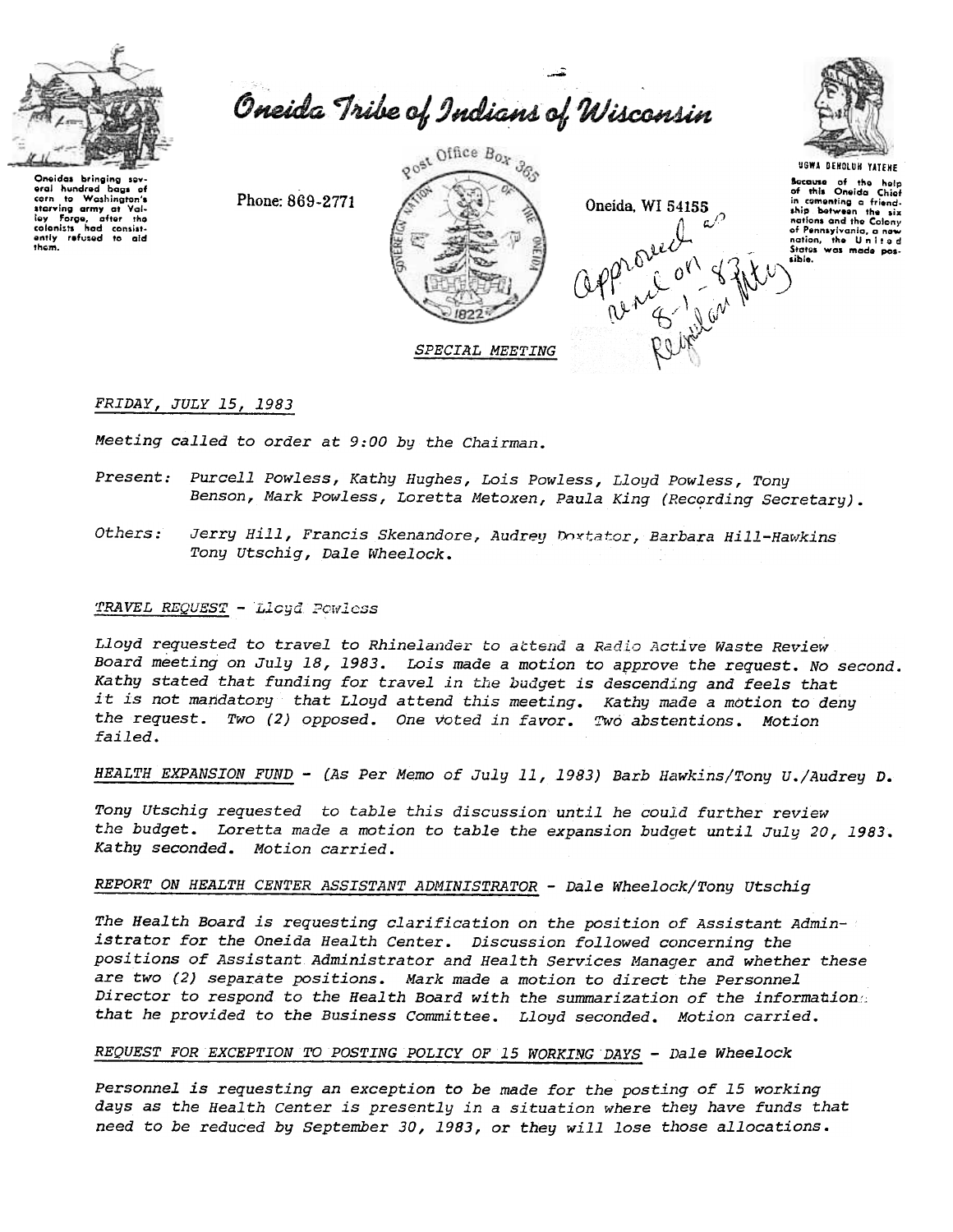Oneida Tribe of Indians of Wisconsin Special Meeting - July 15, 1983' Page 2

Personnel feels that by reducing the posting time to eight (8) days, the Health Center could have those positions filled by August 1, 1983. Due to the fact that these positions are temporary and will end on September 30, 1983, the Personnel Office feels this requested action is appropriate due to the circumstances.

نسيت

Mark made a motion to approve the request. Kathy seconded. Lois abstained. Motion carried.

10:00 A.M. Loretta excused to meet w/Gordon Thayer - Sara Ridley (NCAI)

FINANCE & APPROPRIATION RECOMMENDATIONS (As per memo's of July 13, 14, 1983)

- 1. Radio Transmitter for Industrial Developer. Mark made a motion to approve the purchase of the radio transmitter for \$427.00. Kathy seconded. Motion carried.
- $\overline{a}$ HIP- Tribal Contribution is needed to fund a part-time housing inspector. \$2,746 is available from the General Fund. Lois made a motion to approve the funding for the part-time inspector. Kathy seconded. Motion carried
- 3. Tribal School #25504-Title IV Part A. Reviewed budget amount based on grant award. Requires a tribal contribution of \$4563. Monies to come from General Fund. Mark made a motion to approve. Tony seconded. Motion carried.
- 4. Tribal School Chapter I #25783 reviewed budget revision reflecting increase. No tribal contribution required. Mark made a motion to approve. Lloyd seconded. Motion carried.

ANA RESOLUTION #7-15-83-A - Lloyd Powless

Tony made a motion to adopt the Resolution #7-15-83-A which states, "the the Oneida Tribe of Indians of Wisconsin be put on record urging the United States Congress to the level of \$61.2 million to bring ANA up to the real value of appropriations received in FY 1976, and that the Oneida Tribe supports putting language into the FY 1984 Labor, HHS, Education Appropriation Report directing HHS not to transfer ANA grants administration to the BIA in FY 1984 and directing HHS to continue to fund all Native American entities which are currently eligible for funding under ANA's authorizing legislation.

Lois seconded. Motion carried.

# State Cigarette Tax Compromise Procedures - Jerry Hill

Jerry Hill gave a report on his meeting with members of the sub Ad Hoc Committee of the GLITC and the Department of Revenue. The meeting was to discuss implementation by the Department of Revenue of the new Indian Cigarette Tax law. Specific concerns of Jerry's were, 1) Turn around time for the money, 2) Formula for Indian rebate, 3) Verification of tribal cigarette retailer records, and 4) Tax of floor st ck on September 30, 1983. The sub-Ad Hoc Committee also decided to meet prior to the meeting with Department of Revenue people to find out if